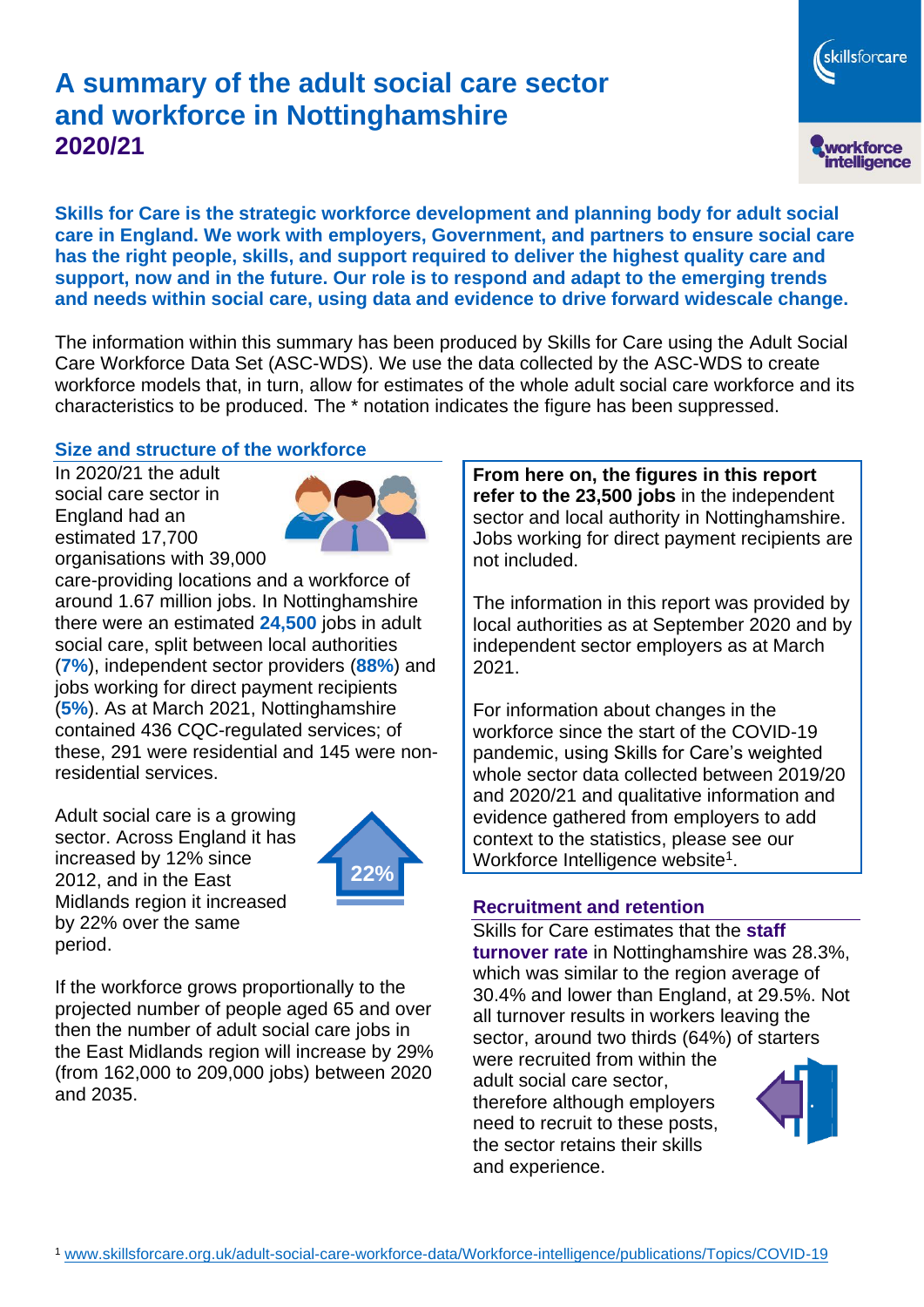Adult social care has an experienced 'core' of workers. Workers in Nottinghamshire had on average **8.7 years of experience in the sector** and 79% of the workforce had been working in the sector for at least three years.

Using both workforce intelligence evidence and our links with employers and stakeholders across England, we know that recruitment and retention is one of the largest issues faced by employers. We have many resources and tools available to help, for example the 'Values-based recruitment and retention toolkit'<sup>2</sup> and 'Seeing potential: widen your talent pool'. <sup>3</sup> For more information please visit: [www.skillsforcare.org.uk/recruitment-retention](http://www.skillsforcare.org.uk/recruitment-retention)

### **Employment information**

We estimate Nottinghamshire had **23,500** adult social care jobs employed in the local authority and independent sectors. These included 1,600 managerial roles, 950 regulated professionals, 17,500 direct care (including 14,500 care workers), and 3,200 other-non-care proving roles.

The average number of **sickness days** taken in the last year in Nottinghamshire was 8.8, (9.6 in East Midlands and 9.5 across England). With an estimated directly employed workforce of 21,500, this would mean employers in Nottinghamshire lost approximately **191,000 days to sickness in 2020/21**. In England levels of staff sickness have nearly doubled over the course of the pandemic between 2019/20 and 2020/21, in total around 6 million extra days were lost to sickness than in the year before.

Less than a quarter (18%) of the workforce in Nottinghamshire were on zero-hours contracts. Around a half (55%) of the workforce usually worked full-time hours and 45% were part-time.

#### **Chart 1. Proportion of workers on zero hours contracts by area**

**England** East Midlands **Nottinghamshire** 



### **Workforce demographics**

The majority (85%) of the workforce in Nottinghamshire were female, and the average age was 42.4 years old.



Workers aged 24 and under made up 12% of the workforce and workers aged over 55 represented 24%. Given this age profile approximately 5,600 people will be reaching retirement age in the next 10 years.

Nationality varied by region, in England 83% of the workforce identified as British, while in the East Midlands region this was 88%. An estimated 93% of the workforce in Nottinghamshire identified as British, 3% identified as of an EU nationality and 4% a non-EU nationality, therefore there was a similar reliance on EU and non-EU workers.

### **Pay**



Table 1 shows the full-time equivalent annual or hourly pay rate of selected job roles in Nottinghamshire (area), East Midlands (region) and England.

All figures represent the independent sector as at March 2021, except social workers which represent the local authority sector as at September 2020. At the time of analysis, the National Living Wage was £8.72.

#### **Table 1. Average pay rate of selected job roles by area**

|                                 | <b>England</b> | Region  | Area    |
|---------------------------------|----------------|---------|---------|
| Full-time equivalent annual pay |                |         |         |
| Social Worker <sup>t</sup>      | £37,100        | £35,400 | £35,400 |
| Registered nurse                | £33,600        | £33,000 | £33,600 |
| Hourly pay                      |                |         |         |
| National Living<br>Wage         | £8.72          | £8.72   | £8.72   |
| Senior care worker              | £10.00         | £9.75   | £9.82   |
| Care worker                     | £9.29          | £9.21   | £9.31   |
| Support and<br>outreach         | £9.53          | £9.22   | £9.20   |

†Local authority social workers only.

Please note that pay varies by sector, with local authority pay generally being higher than independent sector pay.

[www.skillsforcare.org.uk/vba](http://www.skillsforcare.org.uk/vba)